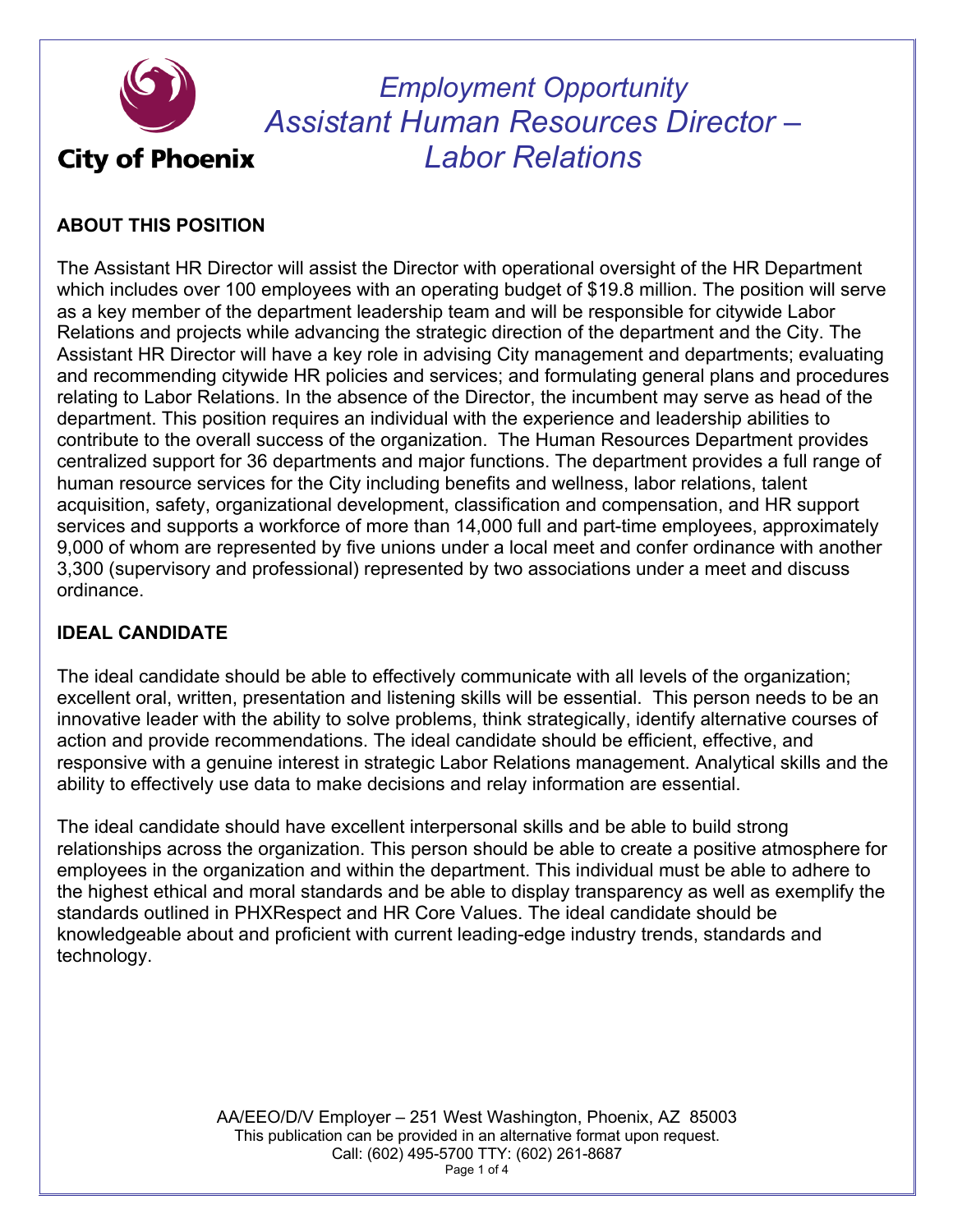

**City of Phoenix** 

*Employment Opportunity Assistant Human Resources Director – Labor Relations*

# **SALARY**

Up to \$149,386 annually. Salary commensurate with experience and qualifications. The City contributes 8.5% of salary into 457/401(a) plans with no matching required. \$5,400/annual car allowance and \$1,440/annual cell phone allowance.

## **BENEFITS**

A comprehensive Executive benefits package is offered which includes:

Traditional pension with employer and employee contributions; choice of medical HMO, PPO, HSA/HDHP plan; wellness incentive of up to \$720 annually; dental; vision; life insurance; long-term disability; medical enrollment includes a monthly \$150 City contribution to a Post-Employment Health Plan; bus/light rail pass; tuition reimbursement; paid time off includes 12.5 paid holidays, 12 vacation days, 15 sick days. For more details, visit: **Executive Benefits** 

#### Pension Information

### **MINIMUM QUALIFICATIONS**

- Five years of management experience
- Two years directing supervisors of professional human resources staff
- Bachelor's degree in human resources, public or business administration, or a related field
- The City job description can be found here.
- All finalists for positions are subject to a criminal background check applicable to the department or position.
- In general, City of Phoenix residency is required within 24 months after the date of hire for newly hired executives, however exceptions apply for current employees. For more details, visit: https://www.phoenix.gov/hr/who-apply/residency.
- For information regarding pre-screening and driving positions, click here.

The City of Phoenix has paused plans to implement a federal mandate requiring all city employees be vaccinated against COVID-19. This decision comes after a series of legal challenges and a ruling from a federal judge which temporarily halts the COVID-19 vaccine mandate for federal contractors nationwide. If the requirement is reinstated, the City of Phoenix may require new hires to provide proof of full COVID-19 vaccination status as a condition of employment. After a conditional offer has been extended, candidates may request a reasonable accommodation based on a medical disability or for sincerely held religious beliefs.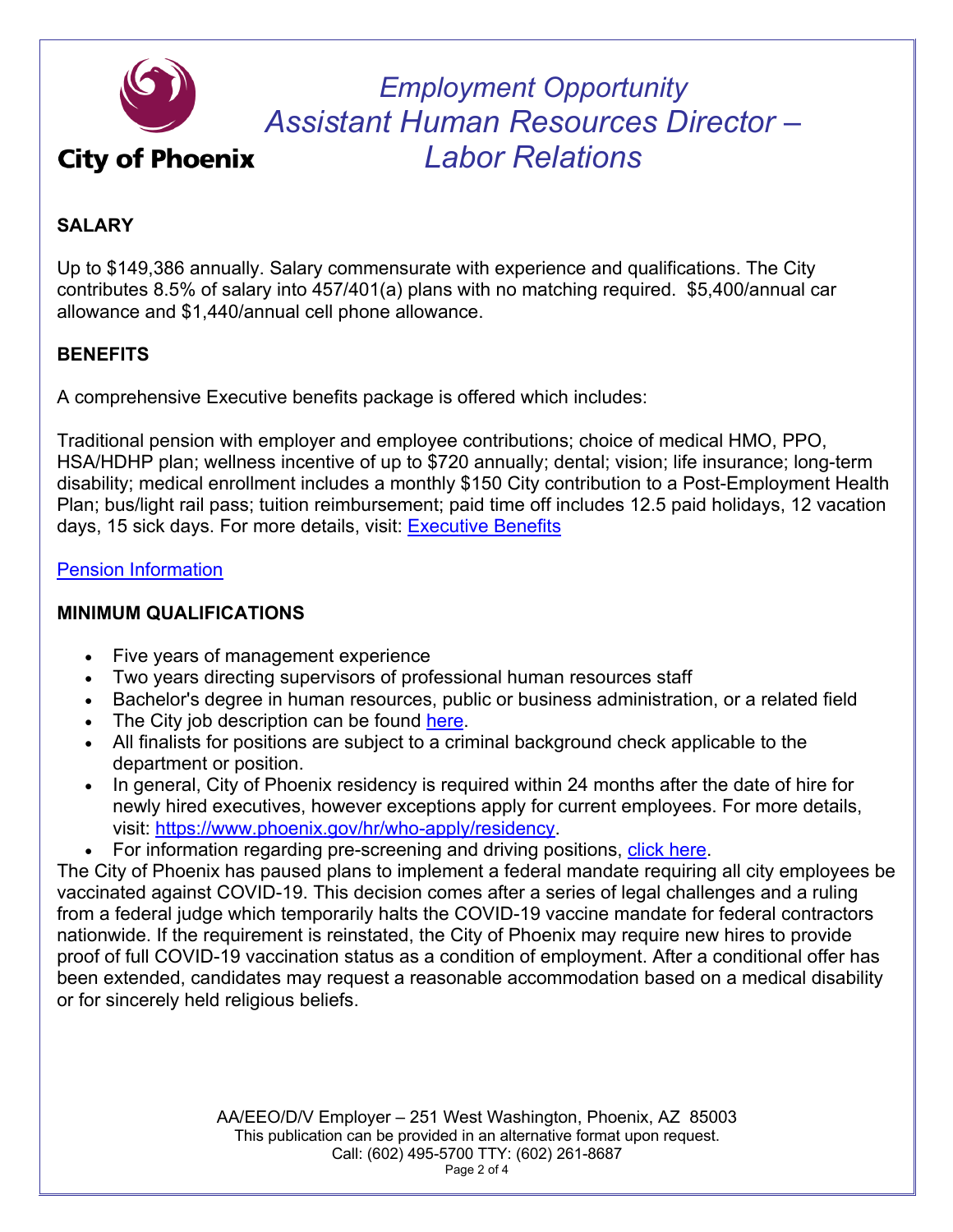

**City of Phoenix** 

*Employment Opportunity Assistant Human Resources Director – Labor Relations*

## **PREFERRED QUALIFICATION**

The minimum qualifications listed above, plus:

- Five years experience working with labor groups;
- Experience negotiationg labor contracts;
- Participating in and leading mediations;
- Experience working with both employees and leadership management in responding to grievances

Only the highest qualified applicants will be forwarded to a selection committee for consideration for interview.

### **RECRUITMENT DATES**

Recruitment closes Monday, February 21, 2022. All materials must be received by 11:59 p.m. on this date.

### **HOW TO APPLY**

Apply online at https://www.phoenix.gov/hr/current-jobs/ by completing the required information and attaching, **as one document**, your cover letter and resume. Please include your experience as it relates to the qualifications stated above. Only the highest qualified may be posted to the eligible to hire list. The results of the resume screening process will be sent to your primary email address.

During the online application process, please be advised that you will need to provide responses to the following open-ended questions (the system allows copying/pasting into the answer fields):

- Describe your experience negotiating labor contracts.
- Describe your experience with providing expediate effective and accurate communications and disseminating the information appropriately.

## **WE ARE HERE TO HELP**

- During the current health crisis, job interviews may be held by video or audio conference.
- Please be aware that you may be required to wear a face covering or use other personal protective equipment (PPE) related to the COVID-19 pandemic.
- If you are in need of computer resources, click here for free options.
- Explore other Employment Opportunities with the City of Phoenix.
- Subscribe to receive e-mail notifications about new employment opportunities.

AA/EEO/D/V Employer – 251 West Washington, Phoenix, AZ 85003 This publication can be provided in an alternative format upon request. Call: (602) 495-5700 TTY: (602) 261-8687